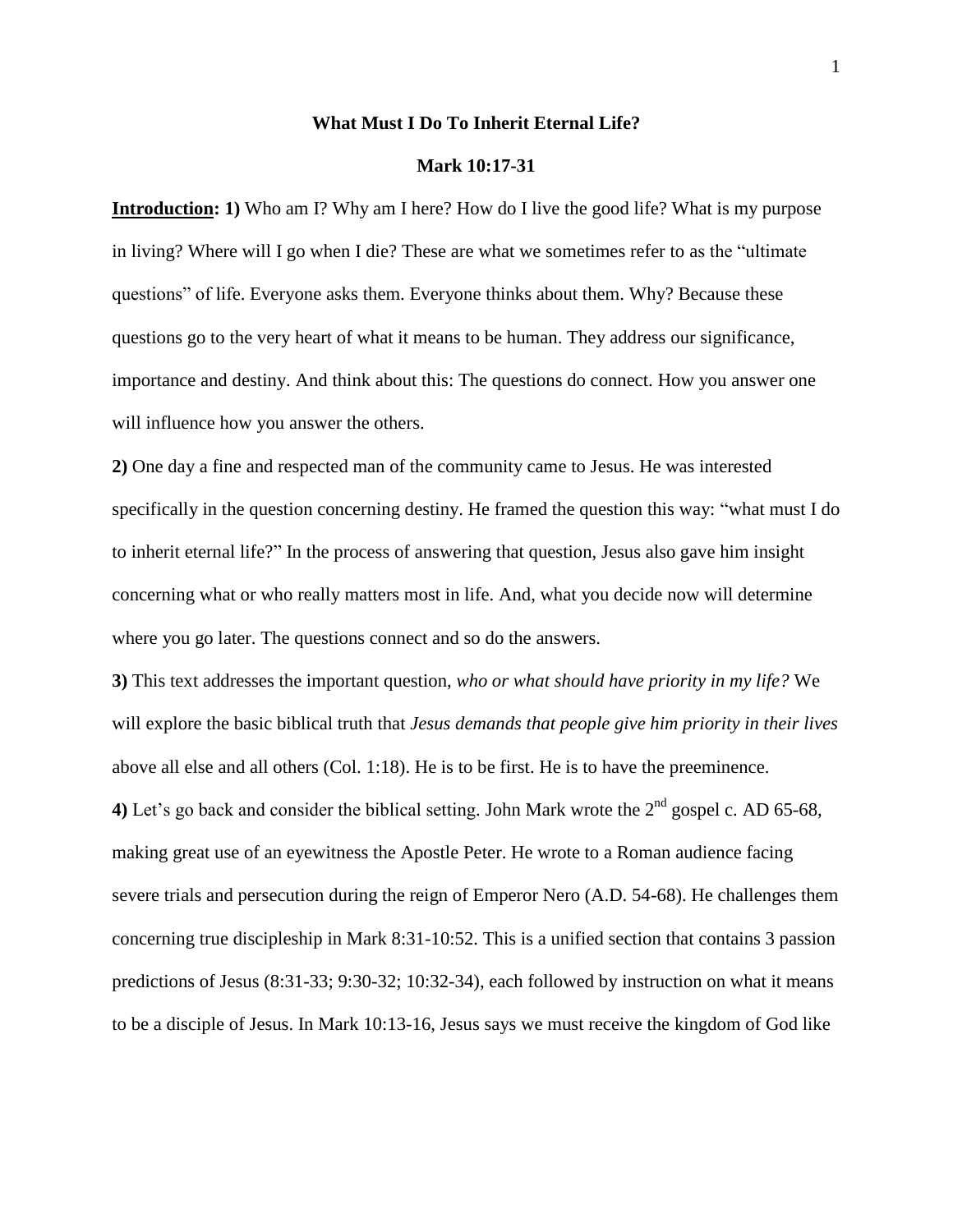a little, helpless child. The account of the "rich young ruler" raises the question: will someone with great wealth and standing receive the kingdom like a little child?

**5)** Reading the parallel accounts of this story in Matthew 19:16-30 and Luke 18:18-30 is quite helpful in constructing a composite description of the man who came to Jesus. We will draw from these texts in our study.

**Transition:** So, what must I do or, better, what must I understand to inherit eternal life?

# **I. It is easier than you think. 10:17-22**

Jesus was continuing his journey towards Jerusalem and his passion. Mark 11-16 records the last week of our Lord's public ministry. The disciples are with Him and our Savior is engaging them in teaching about true discipleship and his forthcoming crucifixion and resurrection. A cursory reading of Mark 8:31-10:52 reveals they are struggling students who can't quite grasp what he is saying. The verses immediately preceding our text are crucial to our understanding of this event. Jesus has told them those who enter the kingdom of God must be like a little child (10:13-16). All must come to Jesus with nothing, as a trusting and helpless child in total dependence on Him. No one can earn the kingdom, a theme which dominates verse 13-31 and also verses 35-45. The requirement is the same for all. Simple child-like reliance on Jesus is how one inherits eternal life. It is that easy. It is in the context of this teaching that one who is the very opposite and antithesis of a helpless child approaches Jesus.

1) Go to the right person. 10:17

• A man ran up to him [Jesus]. Verse 22 informs us he had great wealth ( $"possessions"$ ). Luke 18:18 calls him a ruler. Matthew 19:22 says he is young. Putting all of this together we have popularly referred to him as the "the rich,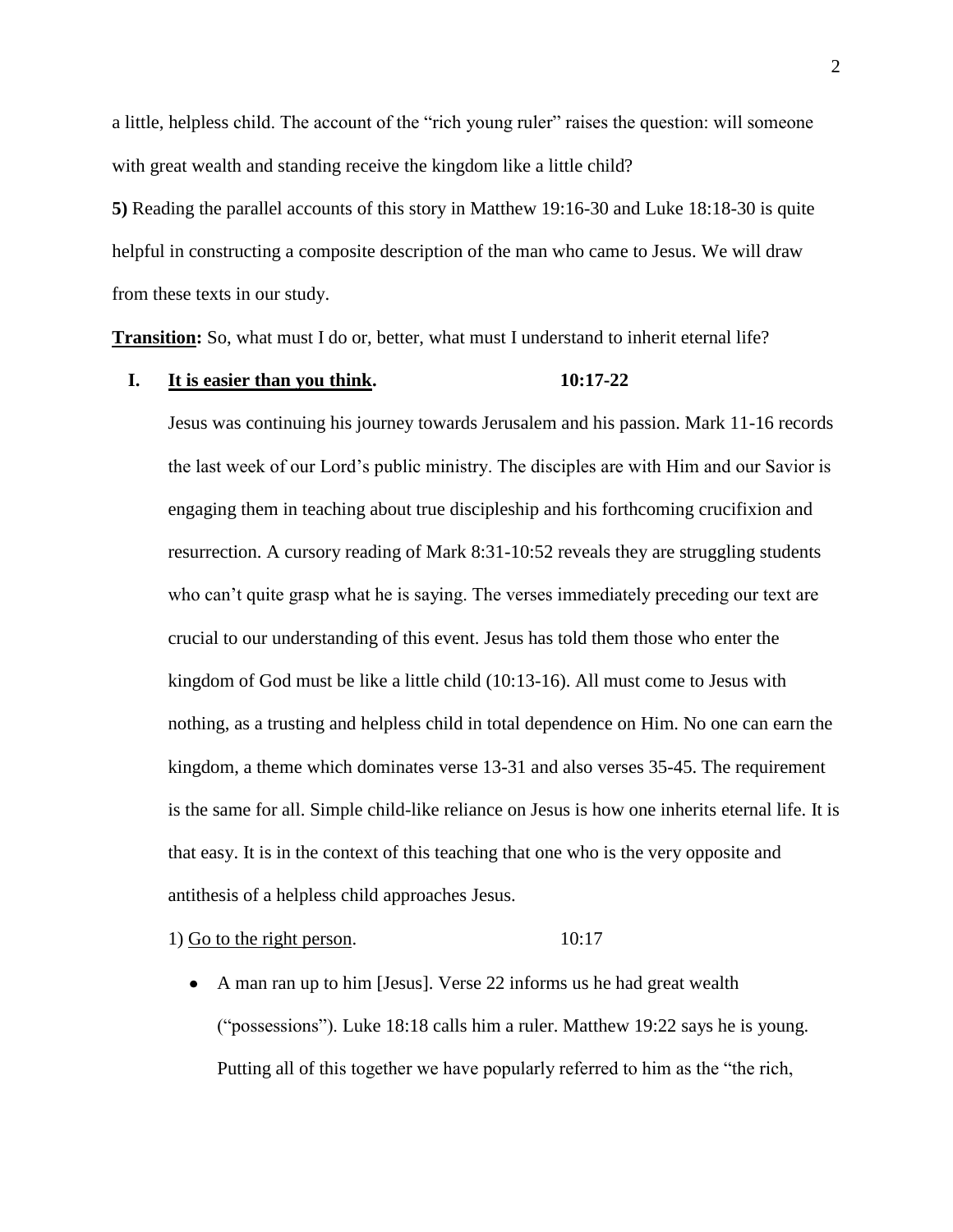young ruler." He was a "mover and shaker" in that day. He was certainly well known, a man of power, affluence and influence. Evidently he had heard Jesus teach and was impressed with what he heard. He did not walk to Jesus, he ran to Him. He was eager to get to Jesus because Jesus "was setting out on His journey." Perhaps he would not have another opportunity to talk to this man whose teachings were unlike any he had ever heard before. With incredible respect and honor he "knelt before him." He saw Jesus as a distinguished rabbi, and paid him homage reserved for the great teachers of the law. He certainly had come in the right way (humility) and to the right person (Jesus).

And, Jesus will readily identify with the rich, young ruler. After all, He was about 30 years of age Himself. And, He too, was a rich, young ruler! In fact He was far more rich than this man was or could possibly imagine. As the Son of God, Jesus had lived for all of eternity in the glory, wealth, love and sweet fellowship of His Father. What He was about to ask this man to do was not unfamiliar to Him! He had already left it all behind. Paul says it perfectly in  $2 \text{ Cor. } 8:8-9$ , "For you know the grace of our Lord Jesus Christ, that though he was rich, yet for your sake he became poor, so that you by his poverty might become rich."

And [Jesus would say] I am going into a poverty deeper than anyone has ever known … I am giving it all away. Why? For you. Now, [get ready, I am going to ask] you  $[$ to] give away everything to follow me. If I gave away my "big all" to get you, can you give away your "little all" to follow me? I won't ask you to do anything I haven't already done. I'm the ultimate Rich Young Ruler who has given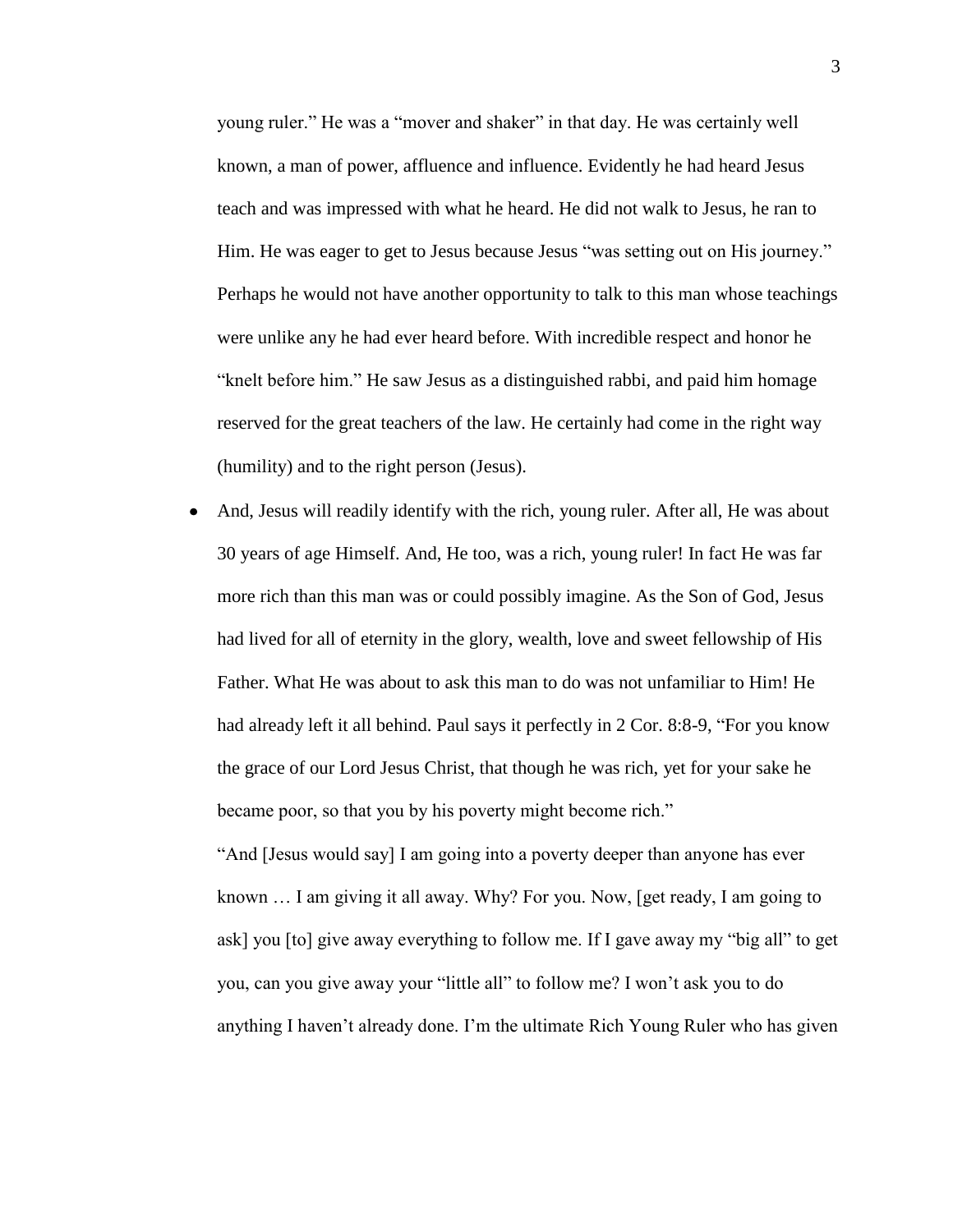away the ultimate wealth to get you. Now, you need to give away yours to get me". (Tim Keller, *King's Cross*, 136). Jesus is the right person.

## 2) Ask the right questions. 10:17

 $\bullet$ This man then did something that is virtually without parallel in the Judaism of the day. He calls Jesus good. "Good teacher, what must I do to inherit eternal life?" This was an incredible statement and tribute as to the impression Jesus had made on him. Jew referred to God as good, but never spoke this way of one another except in a derivative or qualified sense (see Prov. 12:2; 14:14; Eccles. 9:2; Matt. 12:35). Only God is characteristically good, good in the absolute sense of the word. Jesus' response in verse 18 will bear this out. Still, the rich young ruler was awed by Jesus and he had an extremely important question to ask Him. This question is also without parallel in the gospels, and one of the most significant in all of the Bible and for all humanity: "how do I get eternal life?" In the Bible the gift of the very life of God is called 1) eternal life (10:17), 2) entering the kingdom of God (10:23, 25), 3) having treasure in heaven (10:21), and 4) enjoying the age to come (10:30). It is the life of God and life with God. It is the privilege of being a member of God's kingdom and it must be received with the faith and reliance of a little child in Jesus. We do not know whether the young ruler had heard Jesus say this or not. His question, though by no means a bad one, implies he believes eternal life is something you earn, something you work for. What must I do … Tim Keller is right. All religions of the world can be categorized under one of two words: 1) do or 2) done. I am saved and receive eternal life by what I do or by what another has done. Christianity is a done religion/relationship. Eternal life is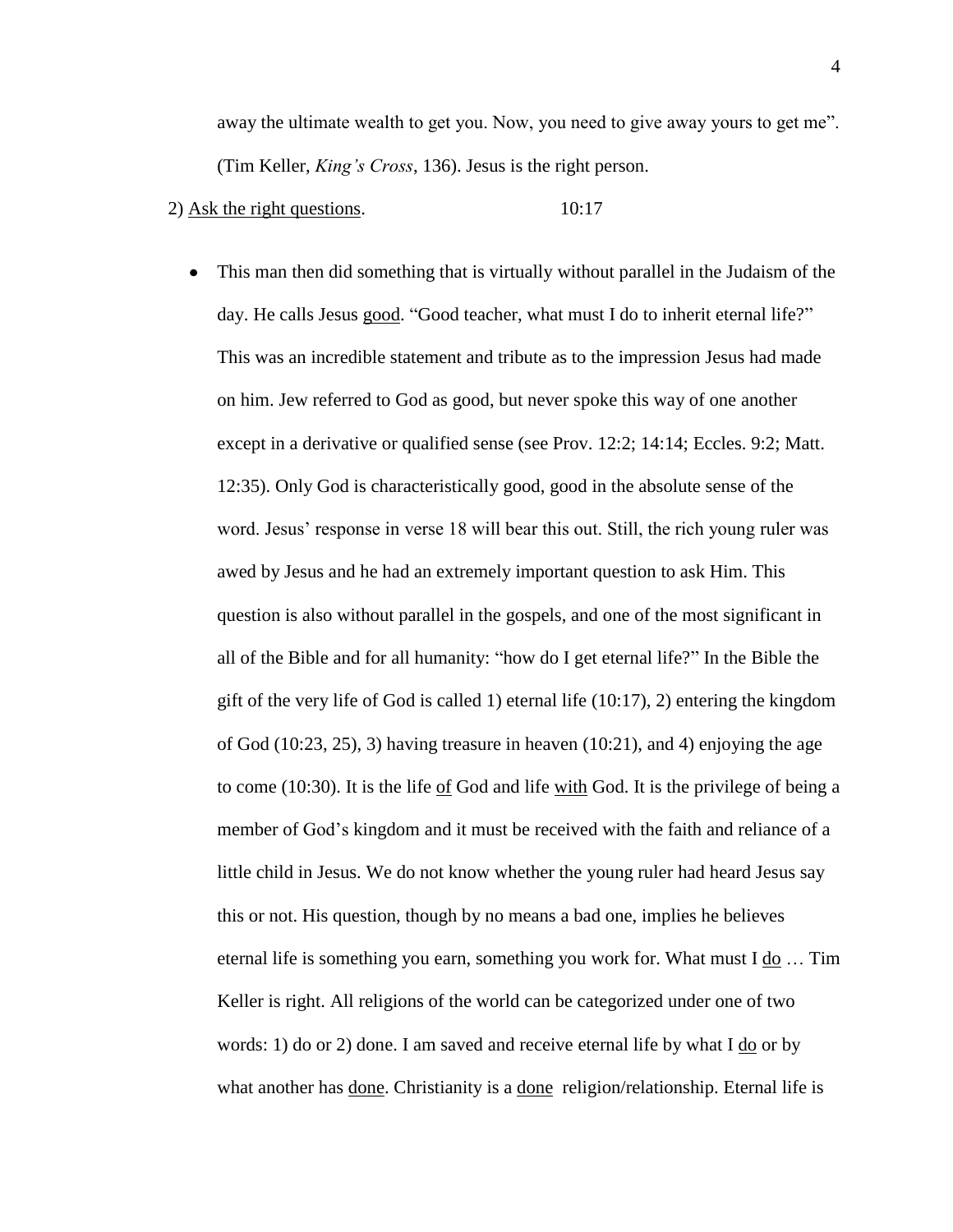not achieved, it is received as a gift (John 1:12) based upon what Jesus has done for us (John 3:16). The young ruler must have both a change of theology as well as a change of heart if he is to inherit eternal life.

# $3)$  Get the right answers.  $10:18-22$

Jesus answers the young ruler's question with a question and does a little theology  $\bullet$ in the process: "Why do you call me good? No one is good except God alone." Jesus does not respond in kind to the extravagant praise of the young man. Actually His response would have put this young ruler a bit on the defensive. Jesus puts the focus of the issue where it must be: on God and God alone who is the source and essence of goodness. The young man's starting point was wrong because it was himself. "What must  $I \underline{do} \dots$ " Jesus directs him to look not to himself but to God first and foremost. Any talk of eternal life should begin here. The rich young ruler was no doubt a "good man" by the standards of his day. He saw in Jesus another good man whose insight into spiritual matters could perhaps solve some lingering doubts and questions which obviously plagued his soul. Jesus forces him to look to God for any hope of genuine goodness and eternal life. Furthermore, the way in which Jesus gave His answer at least implicitly confronts the young ruler with his evaluation of Jesus. To call Him good is to call Him God. Is that what you mean? If Jesus is not God, then he, like the rest of humanity, is a sinner and therefore not good in the supreme sense. On the other hand, if he is God, it would be appropriate to call Him good. It would also be appropriate to worship Him, follow Him and obey Him. He challenges the young ruler to think clearly and choose his words carefully, a challenge each one of us should accept.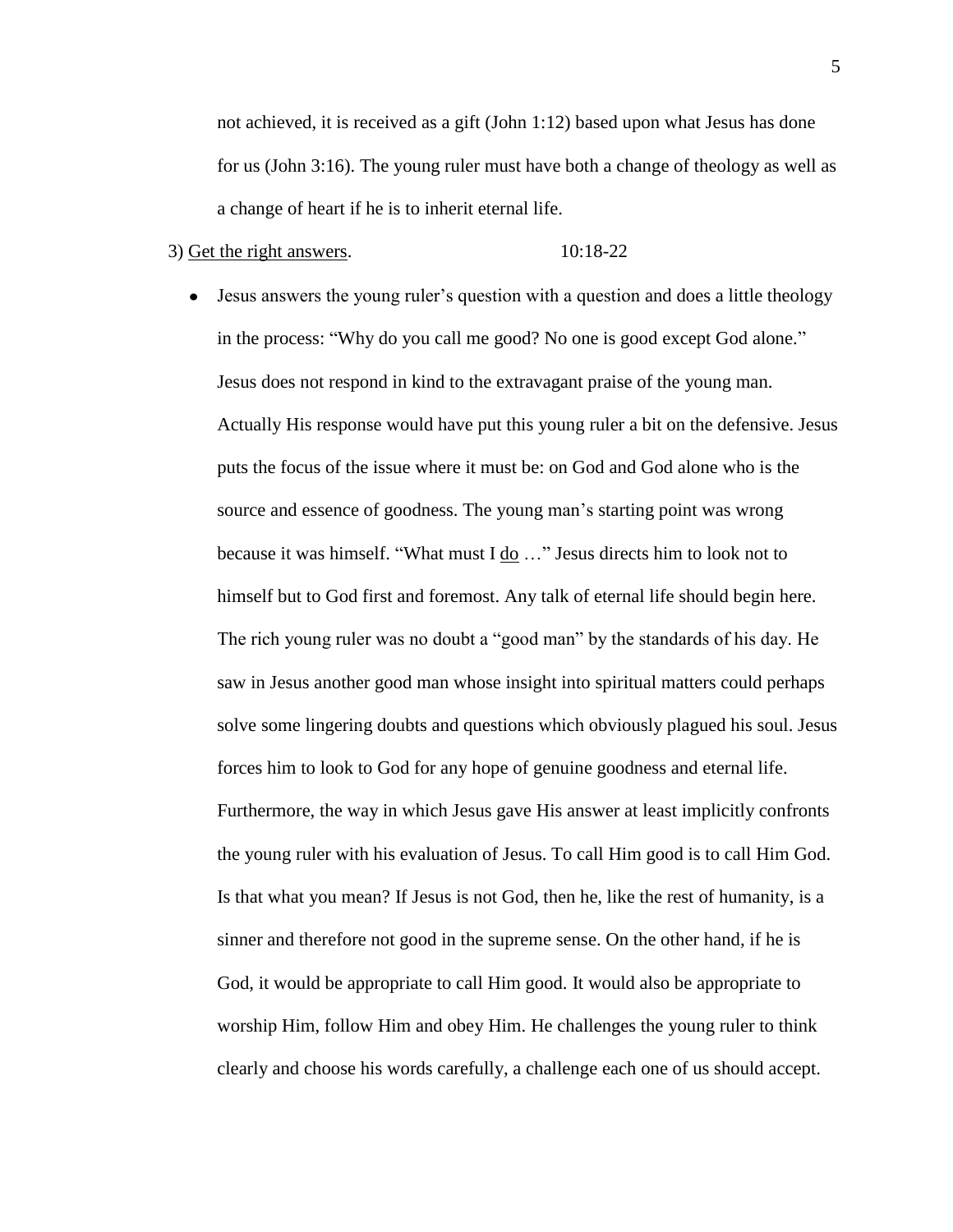- Jesus does not wait for a response but moves the conversation forward in verse 19. "You know the commandments." *The 10 Commandments* are found both in Exodus 20 and Deuteronomy 5. Jesus cites the last 6 which address our human relationships with one another. "Do not defraud" may be a rewording or application of the last commandment against covetousness, or even be an application of commandments 8 and 9. The reason the commandments addressing our relationship to God are omitted will appear shortly. The young ruler wanted to know what must I do to inherit eternal life. Jesus says, I'll tell you what you must do: keep and obey the will of God which is revealed in His perfect, holy and moral law. Obey this in the good sense (perfect) in which God is good and eternal life is yours.
- The young man impulsively responds in verse 20 with what was certainly an honest and heartfelt answer from his perspective: "Teacher, all these I have kept from my youth." From the age of 12 the young man had conducted his life according to the law of God. He had honored it and obeyed it. All of it! In an external sense what he said was probably true. Like the apostle Paul he was faultless (Phil. 3:6) with respect to the outward demands of the Law as taught by the religious teachers of Israel. From his *Bar Mitzvah* to this day, he had worked for God's approval by keeping His commandments, and his record was spotless! Verse 21 is one of the most touching and tender verses in the Bible. Verse 22 is one of the most tragic. "And Jesus, looking at him, loved him"  $(v, 21)$ . There was a sincerity and earnestness about this young man that moved the heart of our Lord. He looked at him intently with his piercing eyes. His divine heart of love reached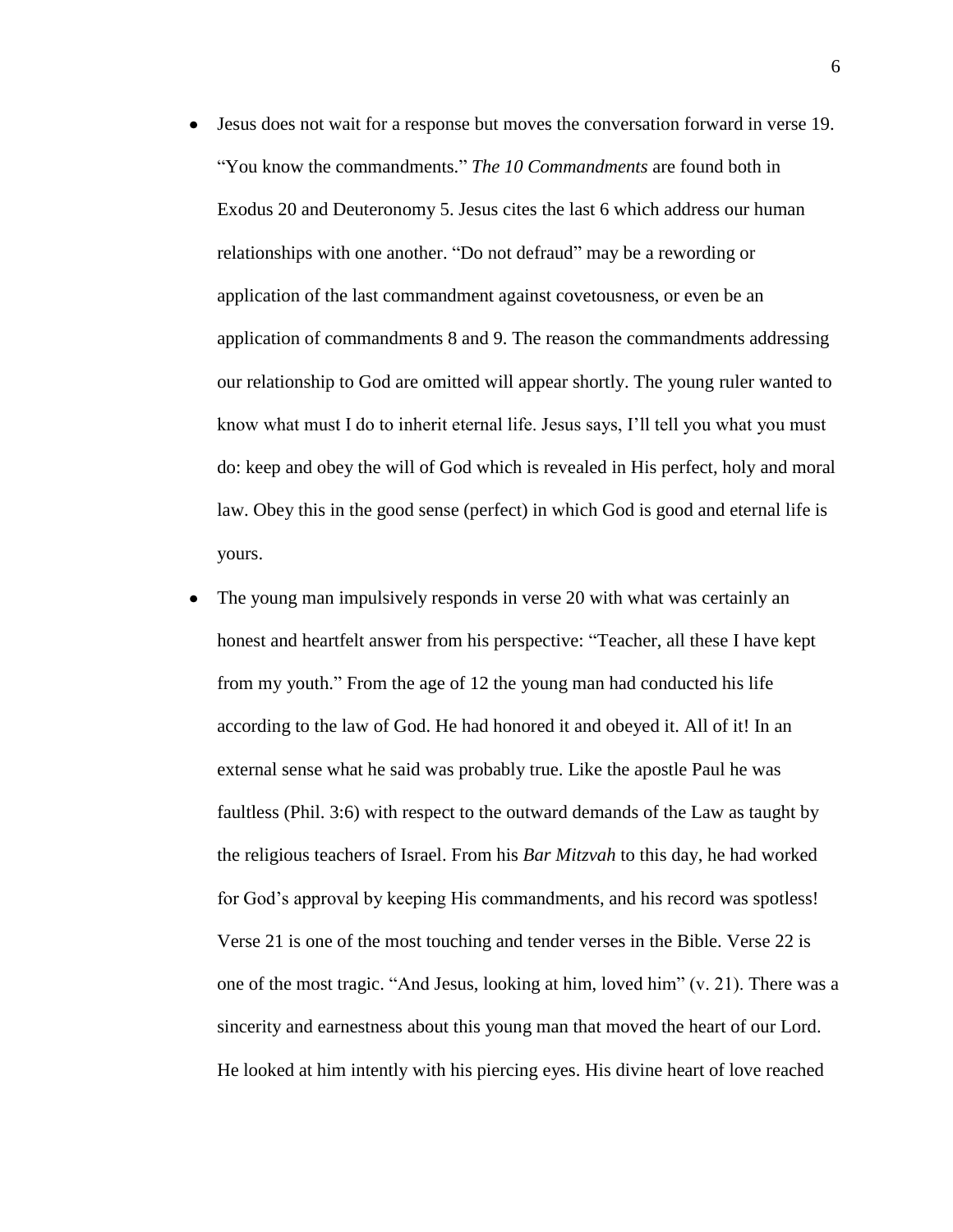out because this man made in His image was so very near to the kingdom. Jesus then said, "You lack one thing: go, sell all you have and give to the poor, and you will have treasure in heaven; and come, follow me"  $(v, 21)$ . Jesus now addresses the  $1<sup>st</sup>$  commandment (Ex. 20:3). God must be God in our lives. He must be preeminent. No one or thing can stand between Him and us. The particular demand Jesus puts on the rich young ruler is not a general command or condition for all persons. It was specific to him though it could be specific also to some of us too! His wealth occupied the place that only God should have in his life. It was his idol. It was his god. He may have obeyed, relatively speaking, those commands which address human relationships, but he lived in perpetual disobedience, sin and idolatry when it came to the first and foundational commandments: *You shall have no other gods before me*. You come up short in your life in one crucial area Jesus was saying: what will be first? Jesus offers Himself as a substitute for the man's wealth. Only when he sells all and gives it away will he become like a small vulnerable child. Only then will he actually possess everything!

- The call to discipleship (a major theme as we have seen in chapters 8-10) is a call to radical trust and commitment to Jesus. Jesus challenges the young man, as He challenges each one of us, to put away anything that is an obstacle to our following Him. The verse should be read as a whole. He could not love his wealth supremely and love Jesus supremely. One would of necessity rule out the other.
- Verse 22 records the tragic end of their encounter; "Disheartened." His countenance dropped. A cloud of gloom and sorrow moved in. "He went away" sorrowful." Why? "For he had great possessions." This is the first and only time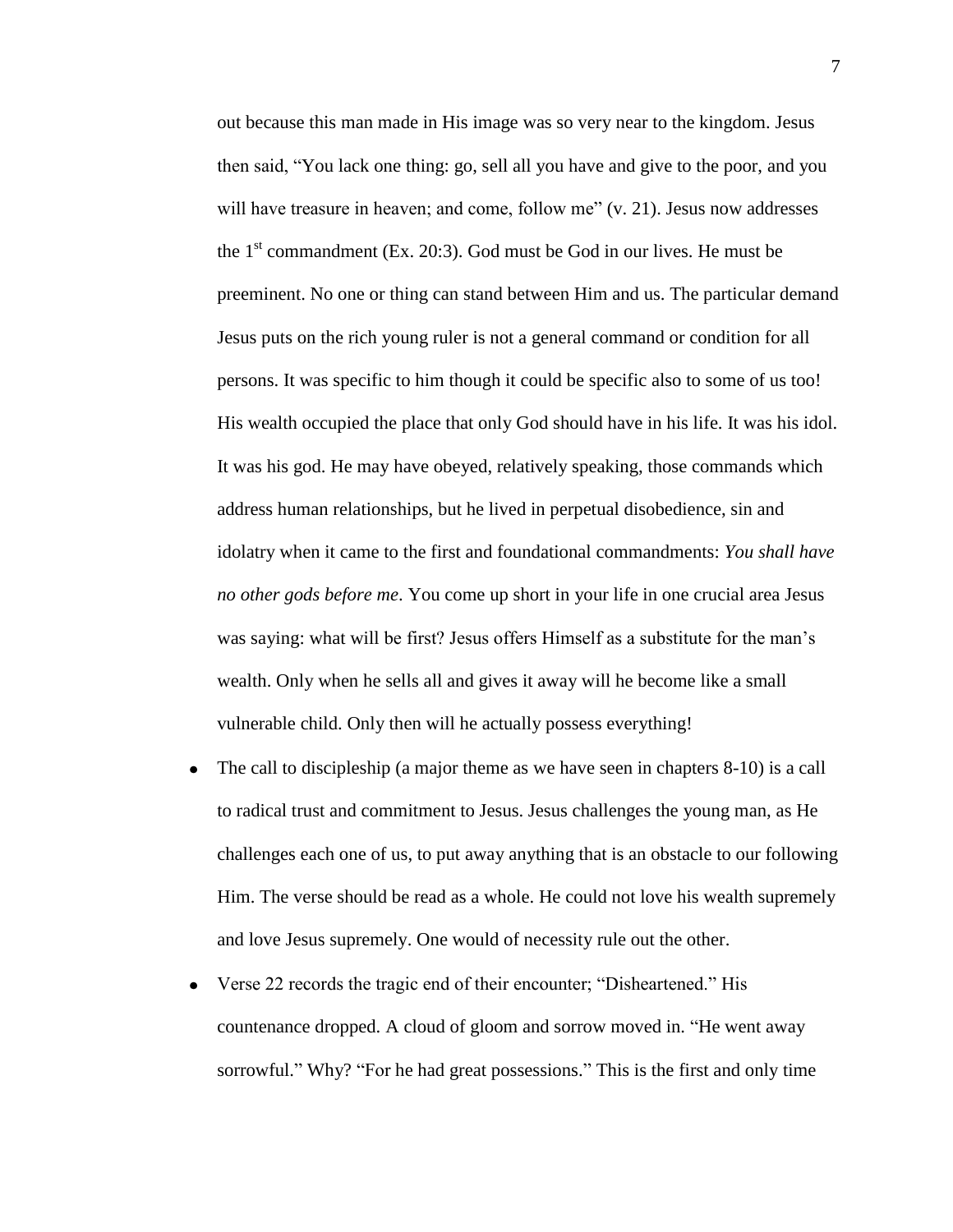Mark indicates he was rich. His gold would remain his god. Jesus' difficult demand was met with a "no." The priority of the rich young ruler would be his money and not the Master. He got the right answer. He just did not give the right response. James Edwards insightfully notes, "A person who leads an exemplary life – who even endears himself to the Son of God – can still be an idolater" (p. 313).

## **II. It is harder than you think. 10:23-27**

The rich young ruler had come to the right person (Jesus). He had asked, in some sense, the right question: how do I inherit eternal life? He had received the right answer: make Jesus your God and follow Him in complete trust and dependence like a little child. Sadly he did not answer correctly and he turned and walked away from the only true source of eternal life. "When Jesus called this young man to give up his money, the man started to grieve, because money was for him what the Father was for Jesus. It was the center of his identity. To lose his money would have been to lose himself" (Tim Keller, *King's Cross*, 132). All of this gave Jesus an open door to further instruct His disciples concerning entrance into the kingdom and the demands of discipleship. Valuable lessons, indeed, follow.

## 1) One thing can cost you salvation. 10:23-25

 $\bullet$ "Jesus looked around"  $(v. 23)$ . He wanted to be sure He had the disciples attention. "And he said to his disciples, "how difficult it will be for those who have wealth to enter the kingdom of God!" Jesus was not condemning wealth and commending poverty. This is not a call for ascetic or monastic living. The point is simply this: wealth breeds self-sufficiency and confidence in one's self, who you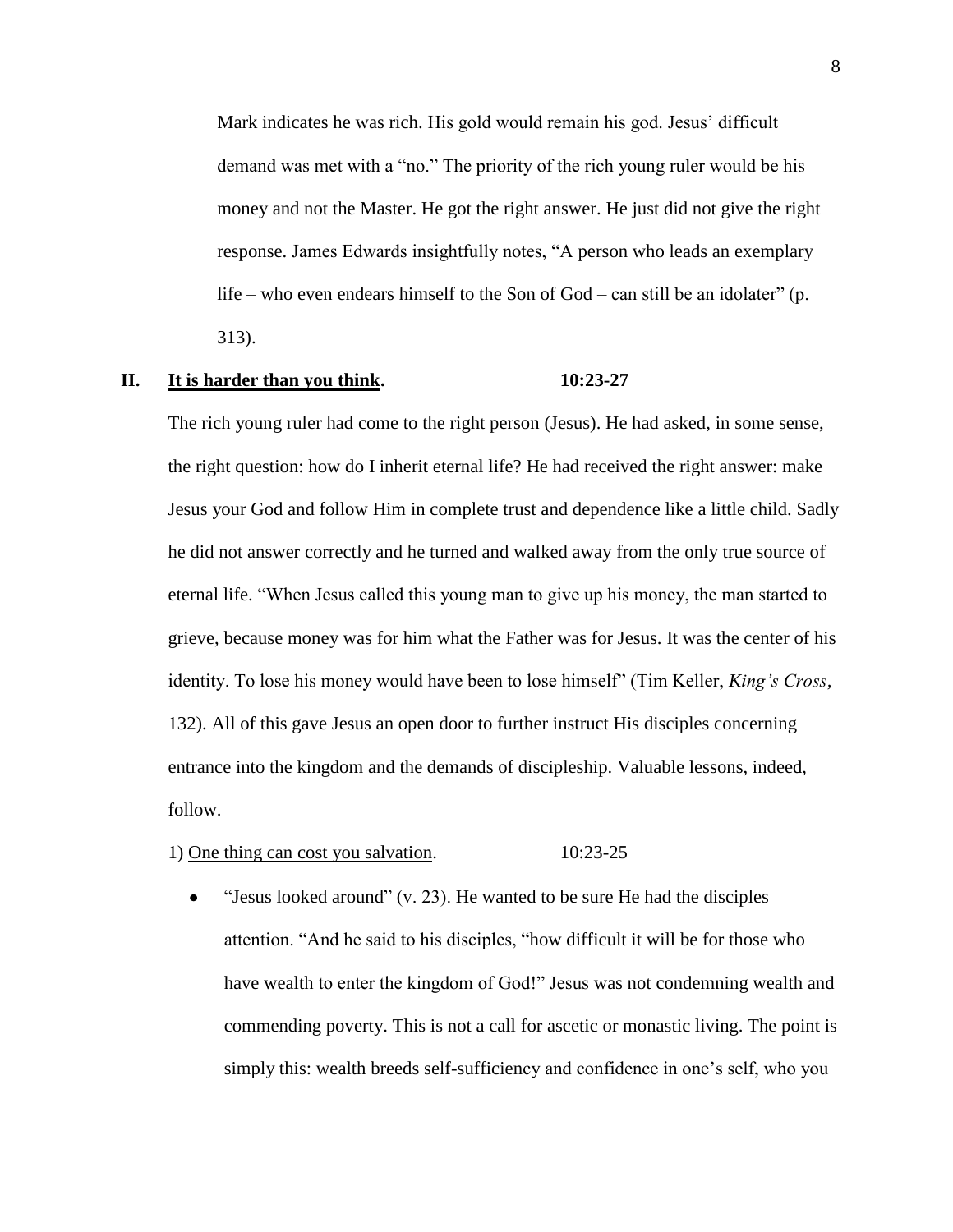are and what you have. Furthermore, it has an addictive quality. Time and again Scripture addresses its dangerous attraction (see Matt. 6:19-21, 24; Luke 12:13- 21; 16:19-30; 1 Tim. 6:17). If one is not careful it becomes life's priority and the things of God pass by the wayside.

Jesus' statement stunned the disciples. "The disciples were amazed at his words"  $\bullet$ (v. 24). They could not believe their ears! So to make sure they understood, Jesus said it again, v. 24, "Children, how difficult it is to enter the kingdom of God! Verse 25: "It is easier for a camel to go through the eye of a needle than for a rich person to enter the kingdom of God." Jesus repeats himself but prefaces His statement with a term of tenderness: "Children." The illustration of a camel going through the eye of a needle is an example of hyperbole or exaggeration to make the point. The camel was one of the largest animals found in that part of the world. The thought of trying to squeeze it, humps and all, through the eye of a needle would strike His disciples as funny, and also impossible. I guess salvation is harder than we thought they said. And, it takes only one thing like wealth to keep you out of God's kingdom. They sure did not see that coming. Once again Jesus turns the value system of the world on its head.

#### 2) Only God can provide you salvation. 10:26-27

The 12 were "exceedingly astonished", amazed at what Jesus had just said (v. 26).  $\bullet$ They responded then with a reasonable and important question: "Then who can be saved?" Judaism was guilty of its own "prosperity theology." Wealth and riches were seen as an evidence of God's favor (see Job 1:10; 42:10; Ps. 128:1-2; Is. 3:10). Jesus corrected their bad theology. The possession or absence of wealth is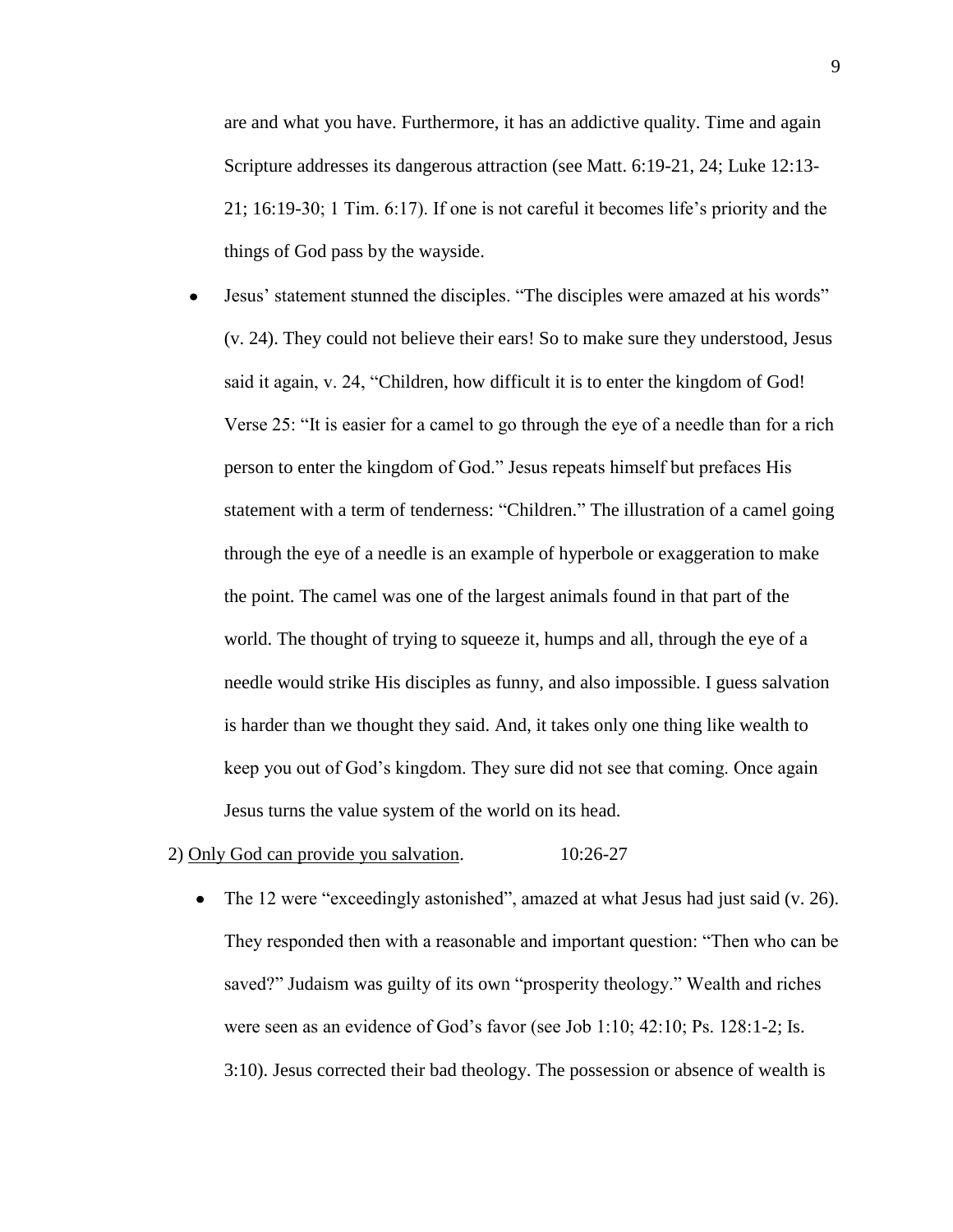no sign of God's favor. Indeed wealth can build a barrier to the one thing necessary to enter the kingdom: helpless childlike trust in Jesus (v. 15).

- For a second time Jesus looked at them (v. 27). No doubt all eyes were glued on him and all ears were open to what he would say. His response is one of the great theological affirmations in The Bible, "With man it is impossible, but not with God. For all things are possible with God." Gabriel said to Mary, "For nothing is impossible with God" (Luke 1:37). Jonah proclaimed "salvation comes from the Lord" (Jon. 2:9).
- $\bullet$ Salvation is something man cannot accomplish. Left to himself he will never make it into God's kingdom and he will never inherit eternal life. However, what man cannot do God can. Salvation is not through human achievement. It is, has always been, and will always be a divine accomplishment thru the perfect atonement and sacrificial death of God's Son. Done not do!
- When it comes to entering God's Kingdom and receiving eternal life there are 2  $\bullet$ non-negotiable truths: 1) With men it is impossible and no one will be saved; 2) With God all things are possible and anyone can be saved! If you desire for Christ to be your Savior, you have to replace what you have been looking to as a savior. We all have something. What's yours? That is an excellent "life question" to consider.

# **III. It is better than you think. 10:28-31**

Given all that has transpired in the last few moments we could suspect that the disciples would be confused and have lots of questions. They needed to think things over before they responded to all of this. Of course the one exception is Peter! He blurts out another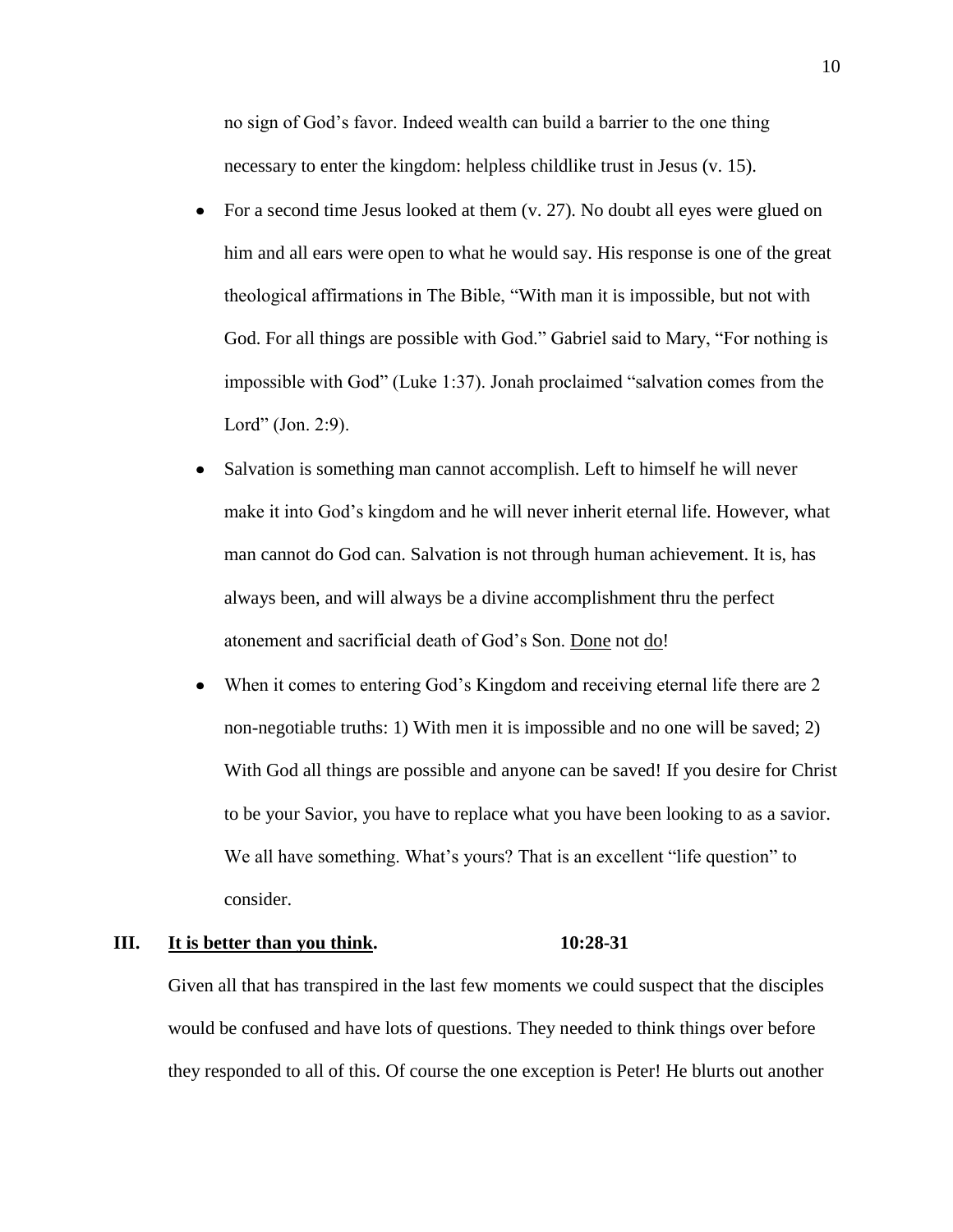silly statement that is clearly off base, misguided and somewhat egocentric. Or is it?! He does not receive a stern rebuke from our Lord. Rather Jesus seizes the opportunity to provide additional teaching on discipleship. Perhaps this was more of a heart-felt plea. 1) Leave a little and get a lot. 10:28-30

- Peter, the ever-ready spokesman for the disciples picks up on the words of Jesus in verse 21 and says in v. 28, "See, we have left everything and followed you." Jesus responds in v. 29 and simply affirms that whatever you might lose or give up in this present age (or life) for me (Jesus) and the gospel, you will not fail to receive a hundred times as much "now in this time"  $(v, 30)$  ... and in the age to come; "eternal life" (cf. v. 17 and "eternal life's" only other occurrence in this section). The things Jesus notes we may have to give up are precious things: home or brothers or sisters or mother or father or children or lands. It costs to follow Jesus. However, the blessings far outweigh the losses. In God's kingdom the benefits and blessings are simply too great to imagine. One surprising entry concerning blessings in the present age is "persecutions." The inclusion of this reality strikes a sobering note of realism for the person who would follow Jesus in radical discipleship. To be a member of Christ's kingdom means to share in all that is His. This includes suffering and persecution on His behalf, a light and momentary affliction when seen against the promise of eternal life.
- John Piper specifically applies these verses to those called to be missionaries.  $\bullet$ And, since all of us are called to be missionaries his words are instructive and appropriate for each of us: "This text does not mean that you get materially rich by becoming a missionary—at least not in the sense that your own private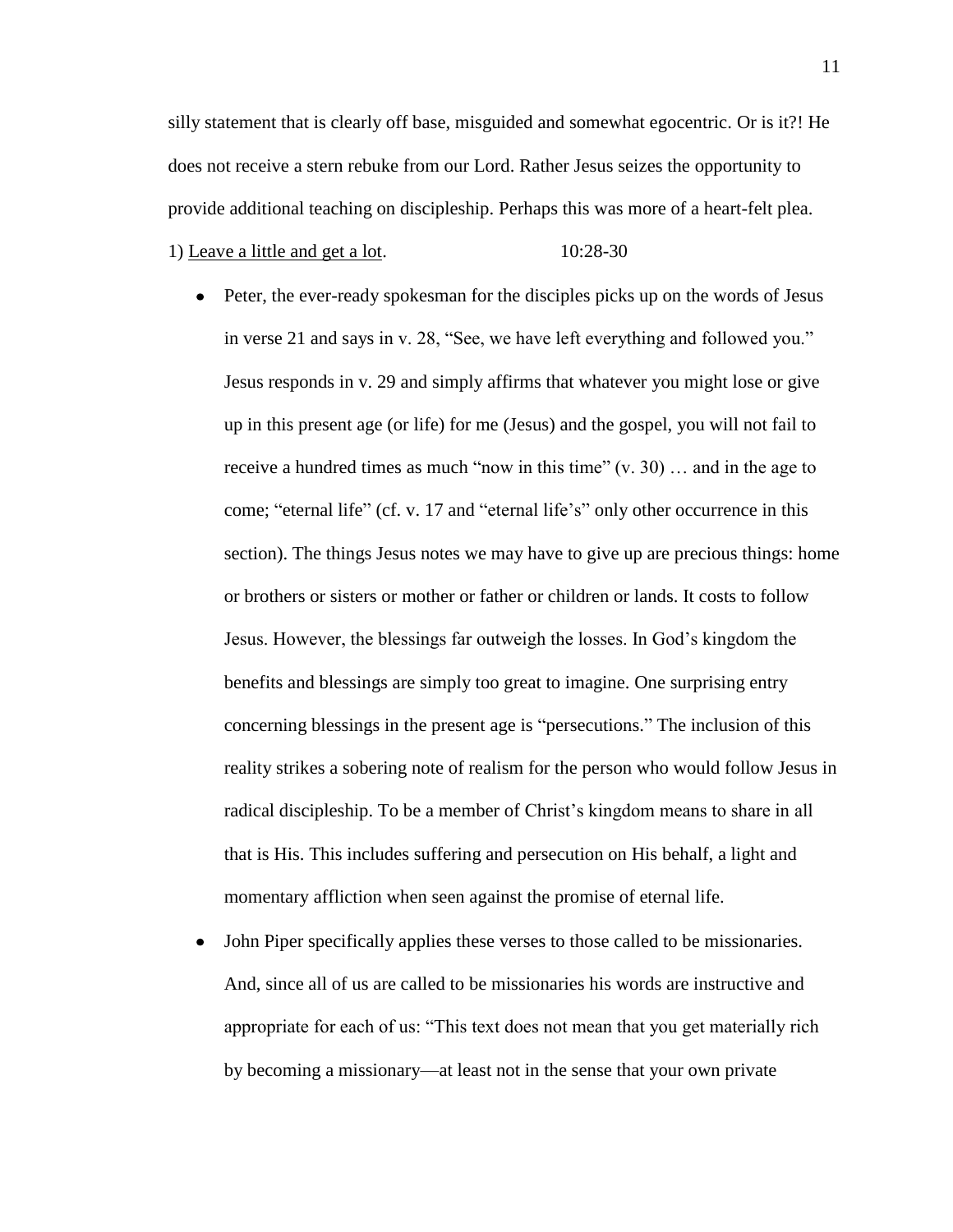possessions increase. It means mainly that if you are deprived of your earthly family in the service of Christ, it will be made up a hundredfold in your spiritual family, the church. But even this may be too limiting. What about the lonely missionaries who labor for years without being surrounded by hundreds of sisters and brothers and mothers and children in the faith? Is the promise not true for them? Surely it is. Surely what Christ means is that he himself makes up for every loss. If you give up a mother's nearby affection and concern, you get back one hundred times the affection and concern from the ever-present Christ. If you give up the warm comradeship of a brother, you get back one hundred times the warmth and camaraderie from Christ. If you give up the sense of at-homeness you had in your house, you get back one hundred times the comfort and security of knowing that your Lord owns every house and land and stream and tree on earth. Isn't what Jesus is saying to prospective missionaries just this: I promise to work for you and be for you so much that you will not be able to speak of having sacrificed anything. That's the way Hudson Taylor took it, because at the end of his 50 years of missionary labor in China he said, "I never made a sacrifice." ("Missions: the Battle Cry of Christian Hedonism" 11-13-83).

So, leave a little and get a lot.  $\bullet$ 

# 2) Be last and come in first. 10:31

- Verse 31 is another hinge verse connecting and contrasting the rich young ruler (10:17-31) with the Servant of the Lord, the Lord Jesus (10:32-45).
- We heard a similar statement to this verse in 9:35. Again, the value system of this  $\bullet$ present evil age is turned on its head.